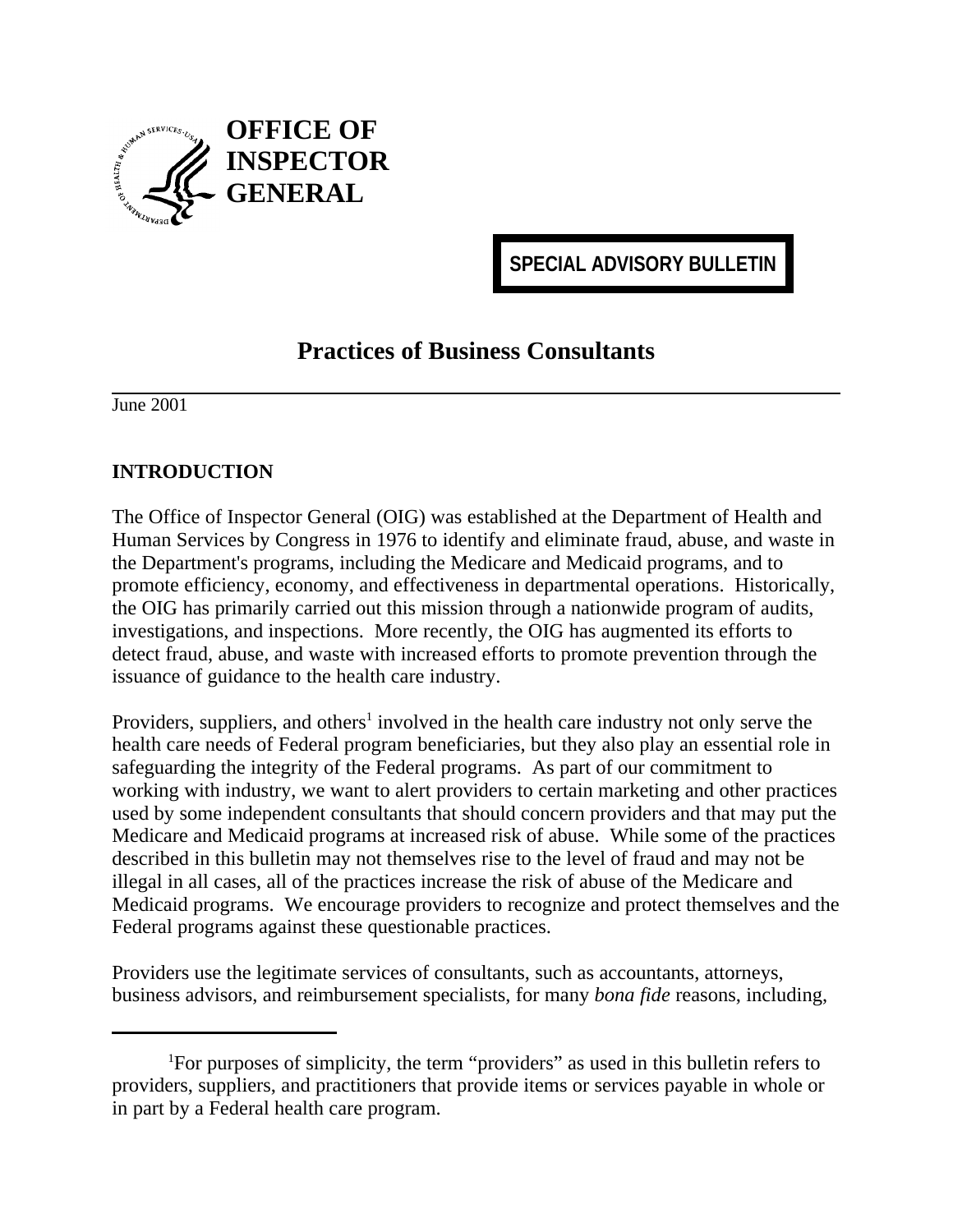for example, improving the efficiency and effectiveness of the provider's operations (including its coding and billing systems), enhancing the accuracy of the provider's claims, conserving resources through outsourcing, and ensuring compliance with applicable laws, regulations, and rules. Responsible consultants play an integral role in developing and maintaining practices that enhance a client's business objectives, as well as in improving the overall integrity of the health care system.

We believe that most consultants, like most providers, are honest and that the vast majority of relationships between providers and consultants are legitimate business activities. Unfortunately, a small minority of unscrupulous consultants engage in improper practices or encourage abuse of the Medicare and Medicaid programs. Depending on the circumstances, these practices may expose both the consultants and their clients to potential legal liability.2 Hiring a consultant does not relieve a provider of responsibility for ensuring the integrity of its dealings with the Federal health care programs.

## **QUESTIONABLE PRACTICES**

To safeguard themselves, providers engaging the services of consultants should be alert to the following questionable practices:

**Illegal or Misleading Representations.** Consultants may make illegal or misleading statements or representations about their relationship with the Medicare program, the Centers for Medicare and Medicaid Services  $(CMS)$ ,  $\delta$  or the OIG. For example, consultants may misrepresent that they have "inside" or "special" access to the OIG or to OIG materials. In other cases, consultants may misrepresent that their services or products are approved, certified, or recommended by Medicare, CMS, the Department of Health or Human Services,

<sup>&</sup>lt;sup>2</sup>The practices described in this bulletin are illustrative, and this bulletin does not purport to identify every potentially improper practice arising from the relationship between a provider and a consultant, nor does it purport to identify every potential violation of the criminal or civil statutes. In particular, this bulletin is not intended to identify every potential violation of the False Claims Act or the Anti-Kickback Statute, although some of the practices described may contribute to, or increase the risk of, violations of these provisions. This bulletin does not address the many fraud and abuse concerns that arise from sham consulting arrangements.

<sup>&</sup>lt;sup>3</sup>The Health Care Financing Administration (HCFA) is being renamed the Centers for Medicare and Medicaid Services; misuse of the either the new or former name would be equally deceptive.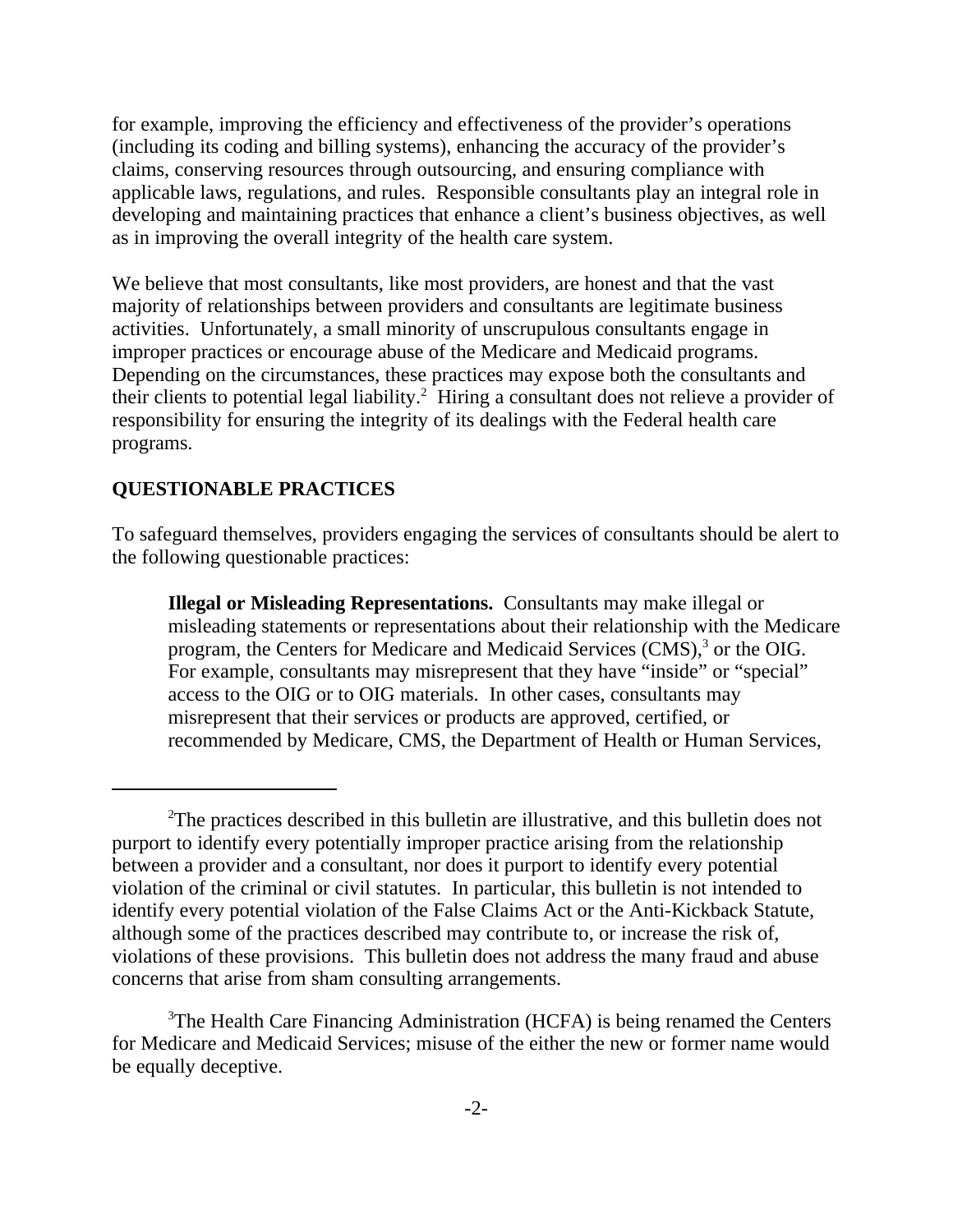or the OIG. Such claims are misleading and potentially harmful to well-meaning providers. Illegal or misleading statements or representations include, for example:

- An educational consultant misrepresenting that its Medicare reimbursement seminars are mandatory for obtaining or maintaining a Medicare provider number. Although such training may be valuable, the Medicare program does not require a provider to attend training courses in order to participate in the Medicare program.
- A consultant misrepresenting that a provider that fails to attend its "Medicare-sanctioned" seminars will be subject to government penalties. In truth, the government does not penalize providers for such conduct.
- A consultant improperly using Federal program logos or symbols on its marketing materials.<sup>4</sup>
- A consultant claiming that it is recommended by the OIG. The OIG does not recommend or endorse particular consultants or particular consultants' services.
- A compliance consultant falsely asserting or implying that it offers recognized accreditation or certification for compliance programs or compliance officers.

**Promises and Guarantees.** Consultants may explicitly or implicitly promise or guarantee specific results that are unreasonable or improbable. In some cases, consultants may resort to improper means to effectuate these promises or guarantees, such as submitting false claims or preparing false cost reports on behalf of a client. This misconduct potentially subjects both the consultant and the

<sup>4</sup> Section 1140 of the Social Security Act prohibits the improper use of the words "Medicare", "Medicaid", "Health Care Financing Administration", "HCFA", "Department of Health and Human Services", "DHHS", "Health and Human Services", "HHS", "Social Security", "Social Security Account", "Social Security System", "Social Security Administration", "Supplemental Security Income Program", "SSI", and "SSA", and any variation on these words, as well as the symbols or emblems for the SSA, HCFA and HHS. Violations are punishable by civil money penalties of \$5,000 per violation (in the case of mail solicitation or advertisement, each piece of mail constitutes a separate violation) or \$25,000 in the case of a broadcast or telecast. The OIG enforces this authority.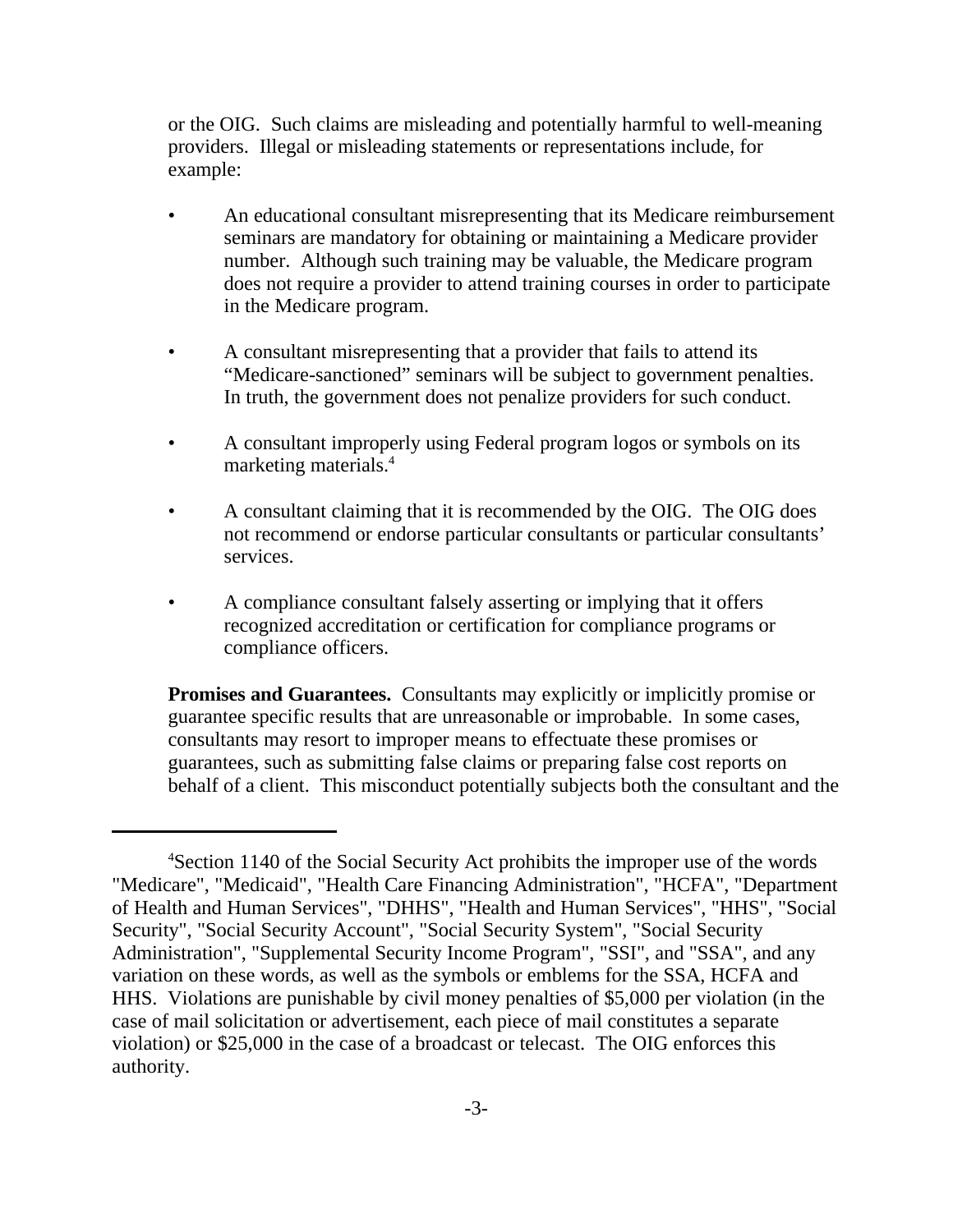provider to liability under the False Claims Act.<sup>5</sup> Problematic promises would include, for example:

- A valuation consultant promising or assuring a client that its appraisal of a physician's practice will yield a "fair market value" that satisfies the client's need for a particular valuation, regardless of the actual value of the practice.
- A billing consultant promising a prospective client that its advice or services will produce a specific dollar or percentage increase in the client's Medicare reimbursements. The consultant's fee is often based on a percentage of this increased reimbursement.

**Encouraging Abusive Practices**. Some consultants may knowingly encourage abuse of the Medicare or Medicaid programs. In some cases, reimbursement specialists or other consultants advocate that their clients engage in aggressive billing schemes or unreasonable practices that are fraudulent or abusive of the Medicare or Medicaid programs. This conduct potentially subjects both the consultant and the client to liability under the False Claims Act. For example:

- A reimbursement specialist may suggest that a client use inappropriate billing codes in order to elevate reimbursement and may describe methods to avoid detection.
- A consultant may encourage a client to modify or customize a routine medical supply in an insignificant manner to justify billing the supply as a device that generates higher reimbursement.
- A reimbursement specialist may advise a client to bill for an expensive item or service with a high reimbursement rate when a less expensive item or service with a lower reimbursement rate was actually provided to the patient.
- A consultant may advise a client to adopt a patently unreasonable interpretation of a reimbursement law, regulation, or rule to justify substantially greater reimbursement.

<sup>&</sup>lt;sup>5</sup>The False Claims Act ascribes liability only where the party knows or acts with reckless disregard or deliberate ignorance of the falsity of the claim.